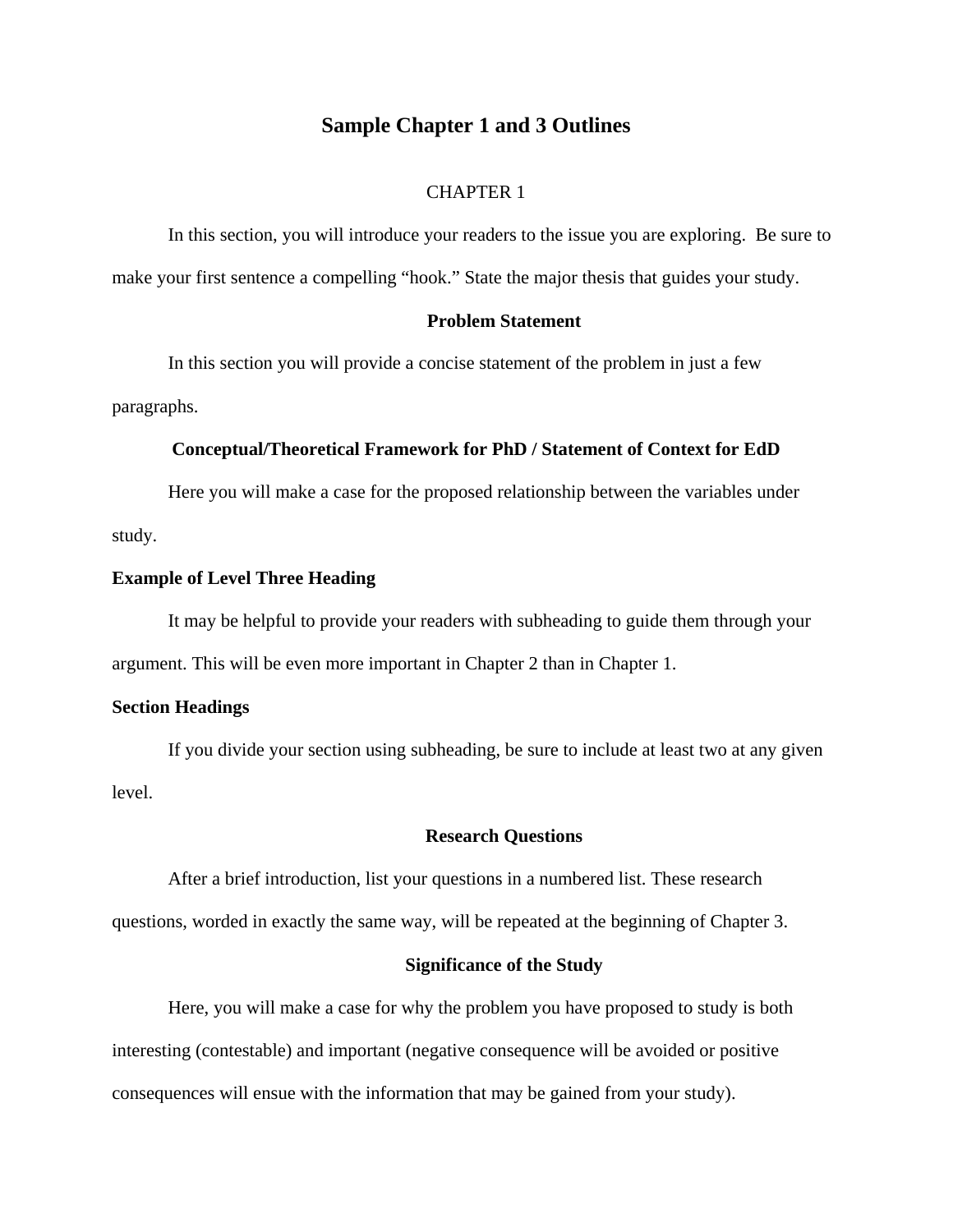# **Definitions of Terms**

 Provide your readers with constitutive definitions of any specialized terms that you use, especially those that may have multiple definitions in the literature. You may quote specific authors whose work you may be following. This is not the place to discuss operational definitions (i.e., measures of your constructs). These will be provided in Chapter 3.

# CHAPTER 3

You'll probably start with a brief introduction, stating once again the purpose of your study.

# **Research Questions**

Provide a brief introduction linking what you presented in Chapter 2 to your research questions. Then list your research questions exactly as they were listed in Chapter 1.

# **Method**

You should avoid "stacking" headings one of top of the other with no intervening text.

Describe the nature of your study (e.g., mixed methods, quasi-experimental, program evaluation, etc.)

#### **Participants**

 Tell who you plan to invite to participate in your study. Be as specific as you can at this point.

## **Data Sources**

 Describe the nature of the data you will use to answer your research questions. Again, avoid stacking headings.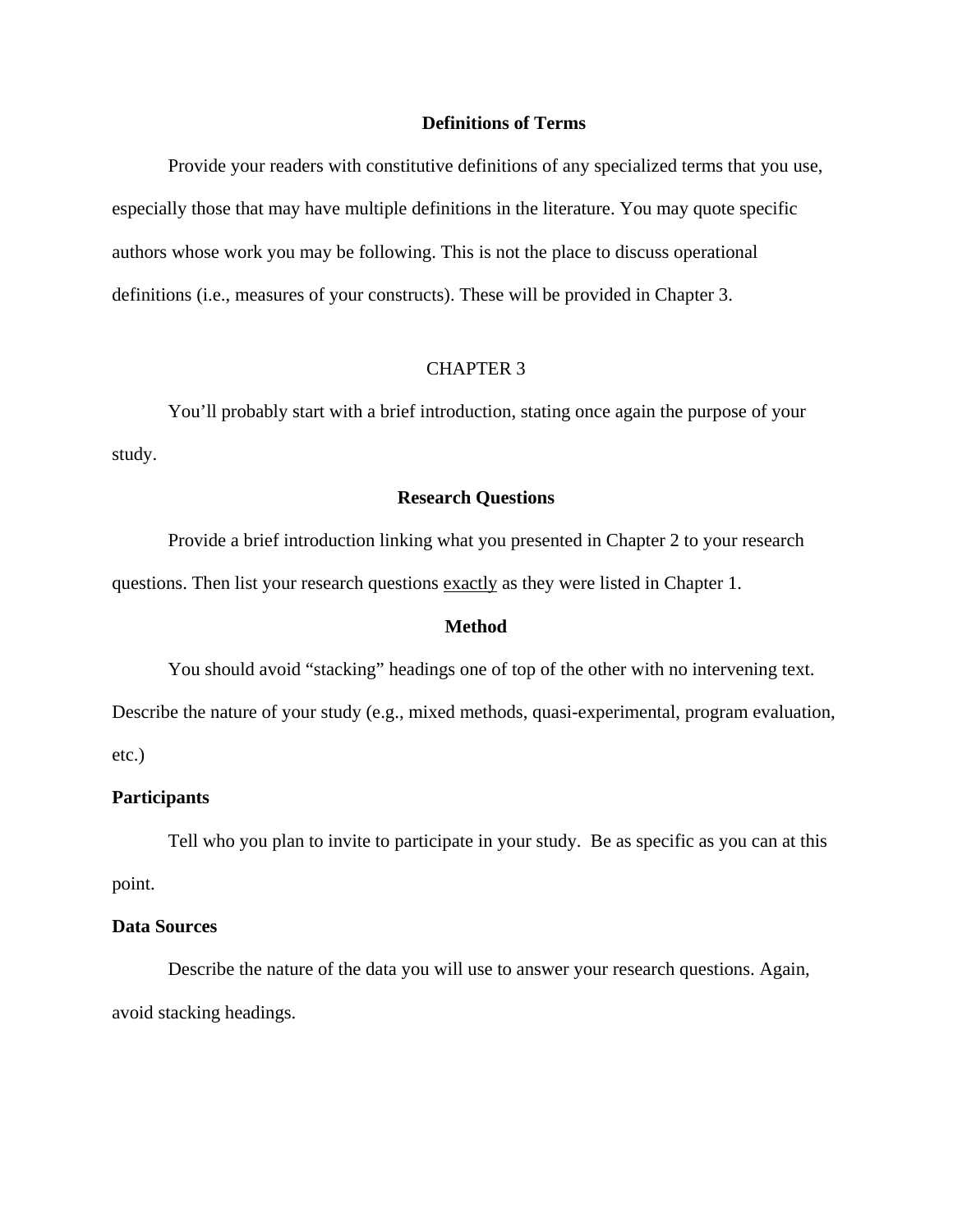**Measure one.** Describe your survey in detail, including the number of items in each section, the response scale, any available validity and reliability information, as well one or two sample items.

**Measure two.** Provide the same information for each measure you will use in your study, including extant student achievement data from SOLs.

**Interview protocol.** If your study is qualitative in nature, you will describe your interview protocol for individual or focus group interviews. You may provide a copy of the complete list of questions you will ask in an appendix.

**Document analysis.** Describe any documents or other artifacts that will be part of your study, as well as any other data sources you plan to use.

### **Data Collection**

 Describe how you will recruit participants to your study, including any incentives you will offer. Be specific about your data collection plan.

#### **Data Analysis**

 Describe specifically how you plan to analyze your data. It is helpful to provide a table that lists each research question along with the data sources and the data analysis that you plan to use to answer each question. See Table 1.

Table 1

Include the Title of the Table on a Separate Line

| <b>Research Question</b> | Data Sources | Data Analysis |
|--------------------------|--------------|---------------|
| $\sim$ $\sim$            |              |               |

Question 1

Question 2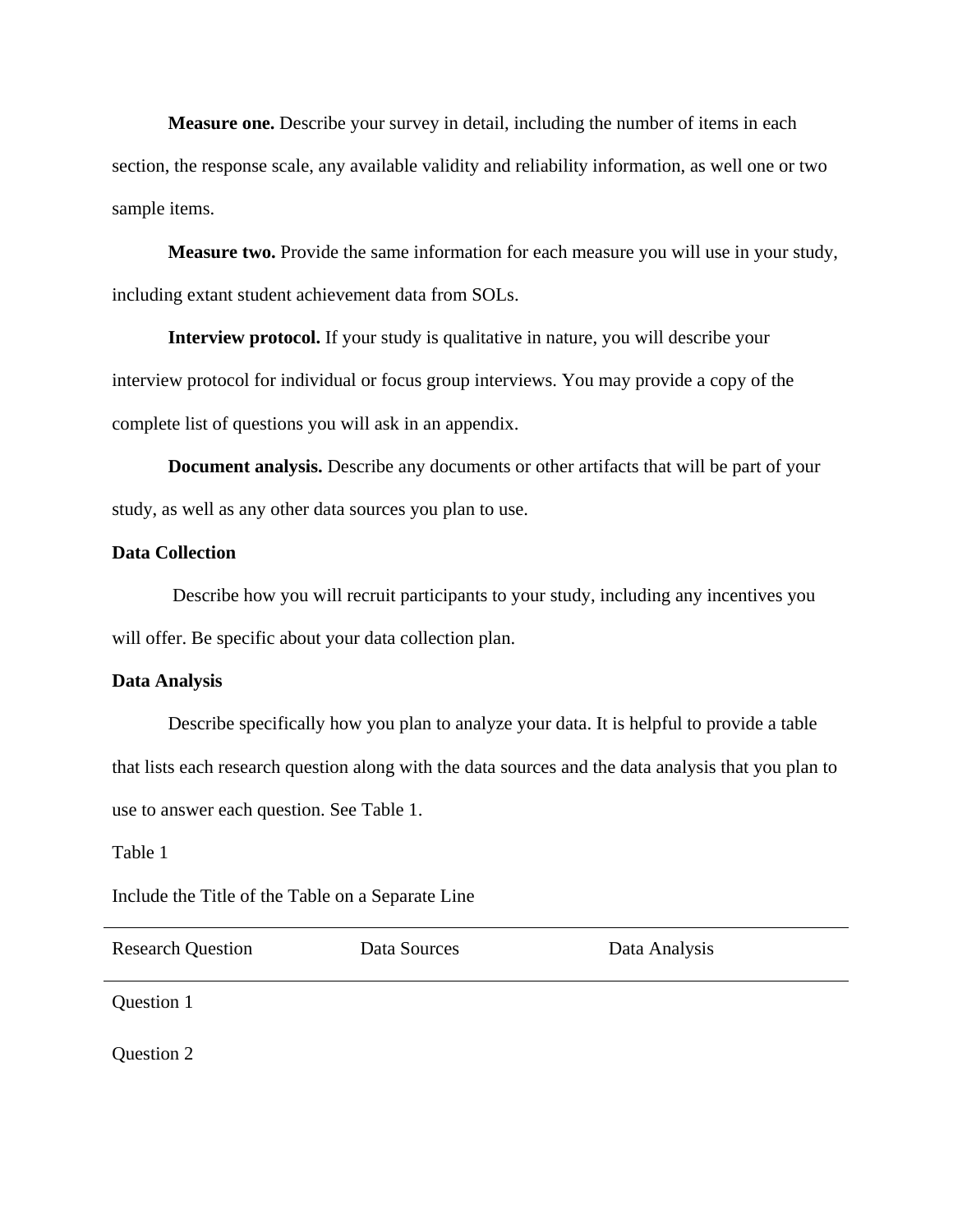#### Question 4

### **Ethical Considerations**

 Describe the procedures you will follow to secure appropriate permissions to conduct your study through the W&M Education Institutional Review Board (EDIRC) and to protect your participants from any potential harm.

#### **Assumptions, Delimitations, and Limitations**

Describe the underlying assumptions of the research method or approach that you are selected for your study. The delimitations and limitations sections of your research proposal describe situations and circumstances that may affect or restrict your methods and analysis of research data.

Delimitations define the parameters of the investigation. In educational research the delimitations will frequently deal with such items as population/sample, treatment(s), setting, and instrumentation. Delimitations are choices made by the researcher which should be mentioned. They describe the boundaries that you have set for the study. Limit your delimitations to the things that a reader might reasonably expect you to do but that you, for clearly explained reasons, have decided not to do.

Limitations are influences that the researcher cannot control. They are the shortcomings, conditions or influences that cannot be controlled by the researcher that place restrictions on your methods and conclusions. Any limitations that might influence the results should be mentioned. You might consider limitations affecting the instruments you utilized, the sample, your analysis,